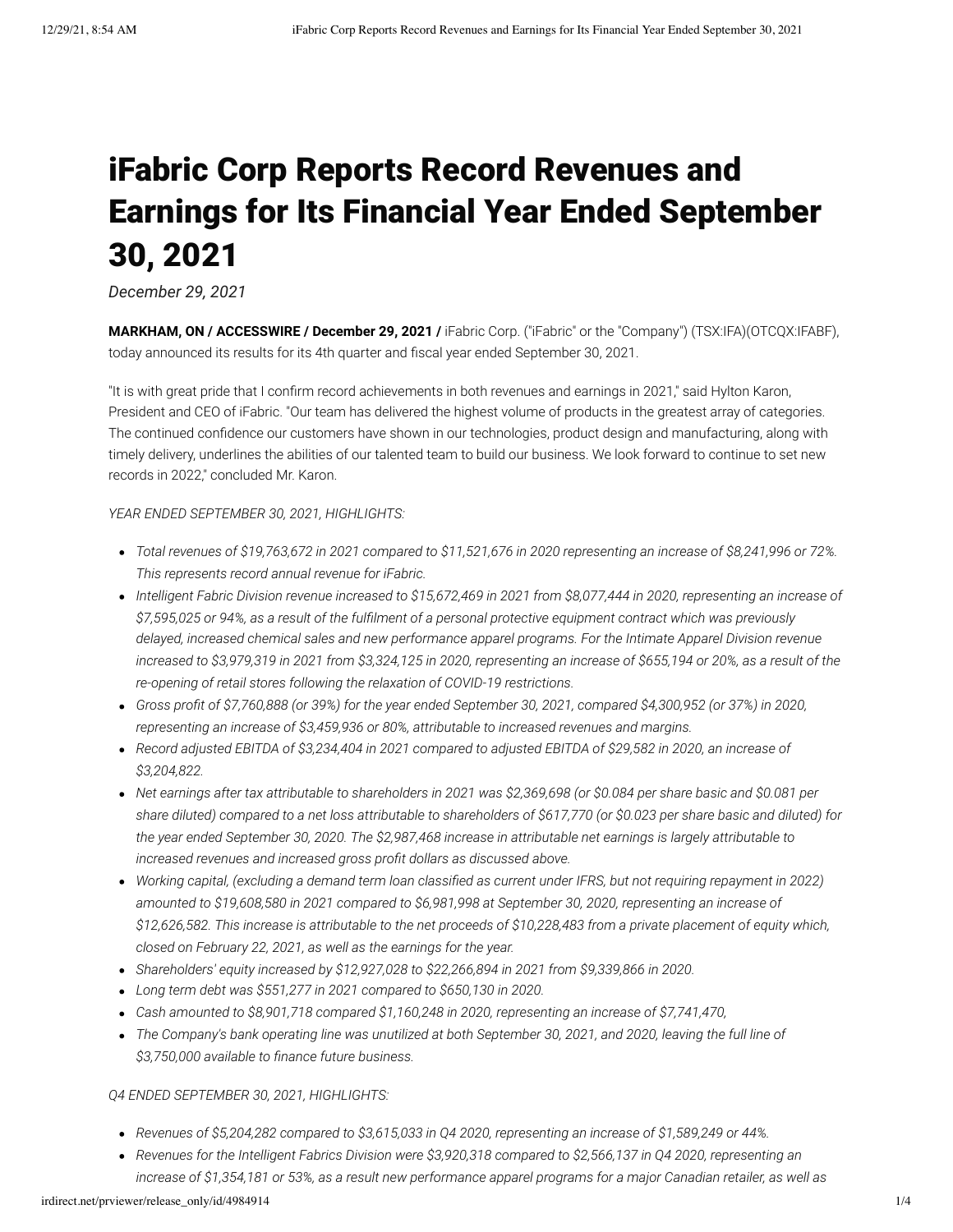### 12/29/21, 8:54 AM iFabric Corp Reports Record Revenues and Earnings for Its Financial Year Ended September 30, 2021

*increased chemical sales.*

- *Revenues for the Apparel Division increased to \$1,255,993 in Q4 2021 compared to \$895,298 in Q4 2020, representing an increase of \$360,695 or 40%, following the re-opening in retail stores in North America.*
- *Gross profit dollars in the current quarter, increased by 6% or \$98,977 to \$1,668,142 from \$1,569,165 in Q4 2020, attributable to higher revenues.*
- *Gross profit margins decreased to 32% in Q4 2021 from 43% in Q4 2020, as a result of sales mix for the quarter which, contained a higher proportion of performance apparel sales at lower margins.*
- *Selling, general and administrative costs increased by \$155,345 in 2021 compared to 2020 as a result of bonus accruals.*
- *Adjusted EBITDA amounted to \$354,290 compared to Adjusted EBITDA of \$480,720 for 2020, representing a decrease of 126,430, as a result of increased expenses.*
- *The net earnings after tax attributable to shareholders was \$203,165 (or \$0.006 per share basic and diluted) compared to net earnings after tax of \$357,092 (or \$0.014 per share basic and diluted) in 2020, representing a decrease of \$153,927, as a result of the factors discussed above.*

*Complete Financial Statements are available on [www.sedar.com](https://pr.report/cKPxoWsa) and the company's website at [www.ifabriccorp.com.](https://pr.report/FCdOWklw)*

*FINANCIAL HIGHLIGHTS*

|                                     | Year Ended September 30 |               |           | Quarter ended September 30 |  |
|-------------------------------------|-------------------------|---------------|-----------|----------------------------|--|
|                                     | 2021                    | 2020          | 2021      | 2020                       |  |
|                                     | \$                      | \$            | \$        | \$                         |  |
| Revenue                             | 19,763,672              | 11,521,676    | 5,204,282 | 3,615,033                  |  |
| Income (loss) from operations       | 2,503,733               | (1, 235, 864) | 161,602   | 171,810                    |  |
| Share based compensation            | 21,994                  | 581,550       | 2,998     | 55,945                     |  |
| Adjusted EBITDA *(Note)             | 3,234,404               | 29,582        | 354,290   | 480,720                    |  |
| Net earning (loss) before tax       | 3,042,093               | (709, 399)    | 307,915   | 388,185                    |  |
| Net income (loss) after tax         |                         |               |           |                            |  |
| attributable to shareholders        | 2,369,698               | (617,770)     | 203,165   | 357,092                    |  |
| Other comprehensive earnings (loss) | (242, 697)              | (92,053)      | 143,348   | (89, 731)                  |  |
| Total comprehensive earnings (loss) | 2,132,309               | (716, 764)    | 333,078   | 253,164                    |  |
| Net earnings (loss) per share       |                         |               |           |                            |  |
| Basic                               | 0.084                   | (0.023)       | 0.006     | 0.014                      |  |
| Diluted                             | 0.081                   | (0.023)       | 0.006     | 0.014                      |  |

*\*Note: Adjusted EBITDA represents earnings before interest, taxes, depreciation, amortization and share based compensation.*

# *ABOUT iFABRIC CORP:*

Headquartered in Markham, Ontario, iFabric, www.ifabriccorp.com, is listed on the TSX and currently has 29.6 million shares issued and outstanding. Its two strategic divisions offer a variety of products and services through wholly-owned subsidiaries, namely, Intelligent Fabric Technologies (North America) Inc. ("IFTNA") and Coconut Grove Pads Inc. ("Coconut Grove").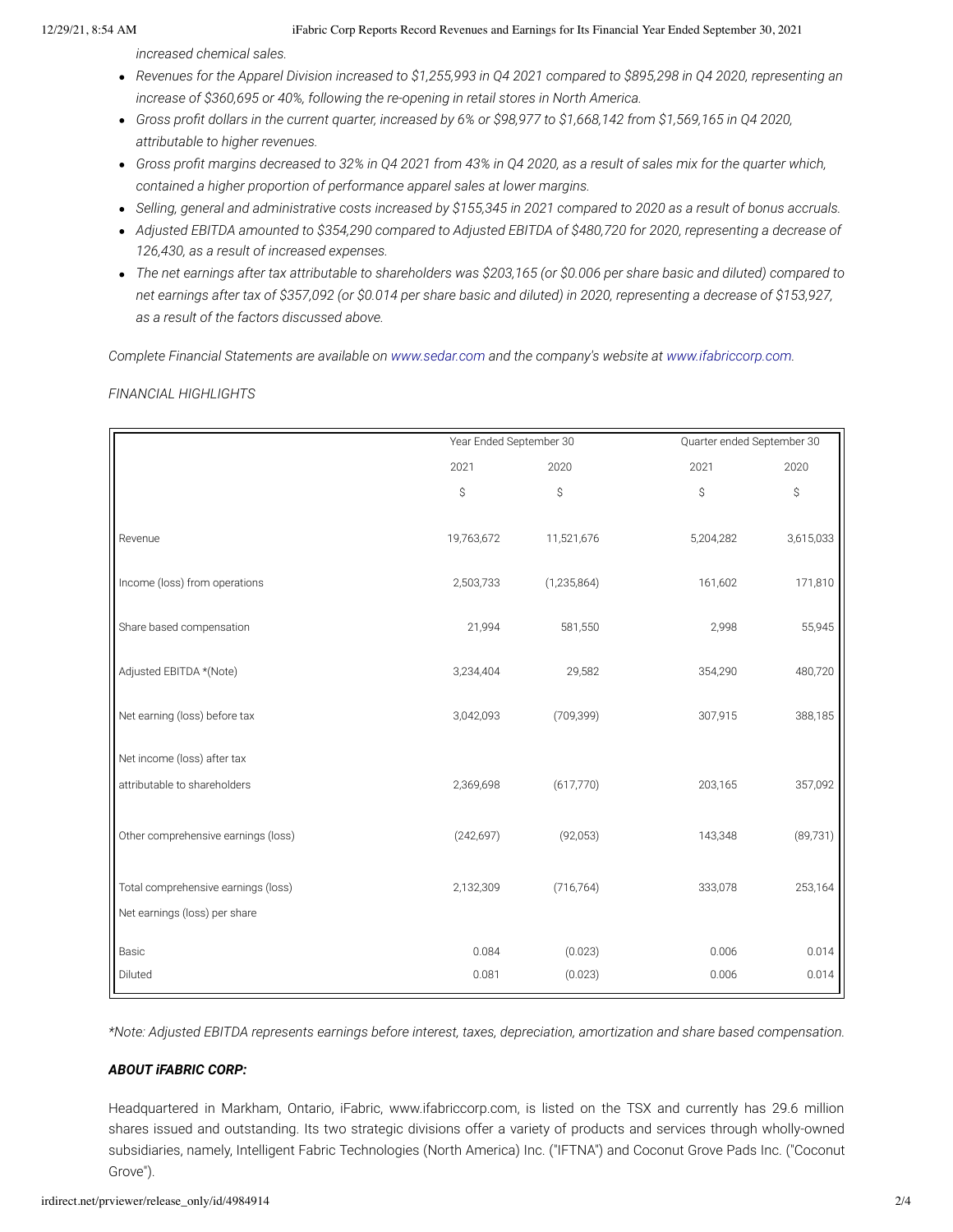#### 12/29/21, 8:54 AM iFabric Corp Reports Record Revenues and Earnings for Its Financial Year Ended September 30, 2021

IFTNA is focused on development and sale of high-performance sports apparel, medical protective apparel, consumer protective apparel, and proprietary treatments that provide "intelligent" properties to fabrics, foams, plastics, and numerous other surfaces, thereby improving the safety and well-being of the user. Such intelligent properties include antiviral and antibacterial characteristics, water-repellence and UV protection, among others.

Coconut Grove, operating as Coconut Grove Intimates, is a designer, manufacturer, distributor, licensor and licensee of ladies' intimate apparel products and accessories.

# *FORWARD LOOKING STATEMENTS*

*Forward-looking statements provide an opinion as to the effect of certain events and trends on the business. Certain statements contained in this news release constitute forward looking statements. The use of any words such as "anticipate", "continue", "estimate", "expect", "may", "will", "project", "should", "believe" and similar expressions are intended to identify forward-looking statements. These forward-looking statements are based on current expectations and various estimates, factors and assumptions and involve known and unknown risks, uncertainties and other factors. Forward-looking information includes, but is not limited to, statements with respect to the development potential of the company's products and its current or future sales or earnings results.*

*Forward-looking statements are based on the opinions and estimates of management as of the date such statements are made. Readers are cautioned not to place undue reliance on these statements as the Company's actual results, performance, or achievements may differ materially from any future results, performance or achievements expressed or implied by such forward-looking statements if known or unknown risks, uncertainties or other factors affect the Company's business, or if the Company's estimates or assumptions prove inaccurate. Therefore, the Company cannot provide any assurance that forwardlooking statements will materialize. The Company assumes no obligation to update or revise any forward-looking statements, whether as a result of new information, future events or any other reason except as required by applicable securities laws.*

*Any financial outlook or future oriented financial information in this news release, as defined by applicable securities legislation, has been approved by management of iFabric. Such financial outlook or future oriented financial information is provided for the purpose of providing information about management's reasonable expectations as to the anticipated results of its proposed business activities. Readers are cautioned that reliance on such information may not be appropriate for other purposes. The forward-looking statements contained in this press release are made as of the date hereof and the Company undertakes no obligation to update publicly or revise any forward-looking statements or information, whether as a result of new information, future events or otherwise, unless so required by applicable securities laws.*

## **FOR FURTHER INFORMATION, please contact:**

Hilton Price, CFO Tel: 647.465.6161 Email: [hilton.price@rogers.com](mailto:hilton.price@rogers.com)

Jessica Butt - Investor Relations Tel: 416.844.6202 Email: [jessica@adcap.ca](mailto:jessica@adcap.ca)

## Website: [www.ifabriccorp.com](https://pr.report/nXO87TCP)

*Neither the TSX Exchange nor its Regulations Services Provider (as that term is defined in the policies of the TSX Exchange) accepts responsibility for the adequacy or accuracy of this press release.*

**SOURCE:** iFabric Corp

View source version on accesswire.com:

[https://www.accesswire.com/679956/iFabric-Corp-Reports-Record-Revenues-and-Earnings-for-Its-Financial-Year-Ended-](https://www.accesswire.com/679956/iFabric-Corp-Reports-Record-Revenues-and-Earnings-for-Its-Financial-Year-Ended-September-30-2021)September-30-2021